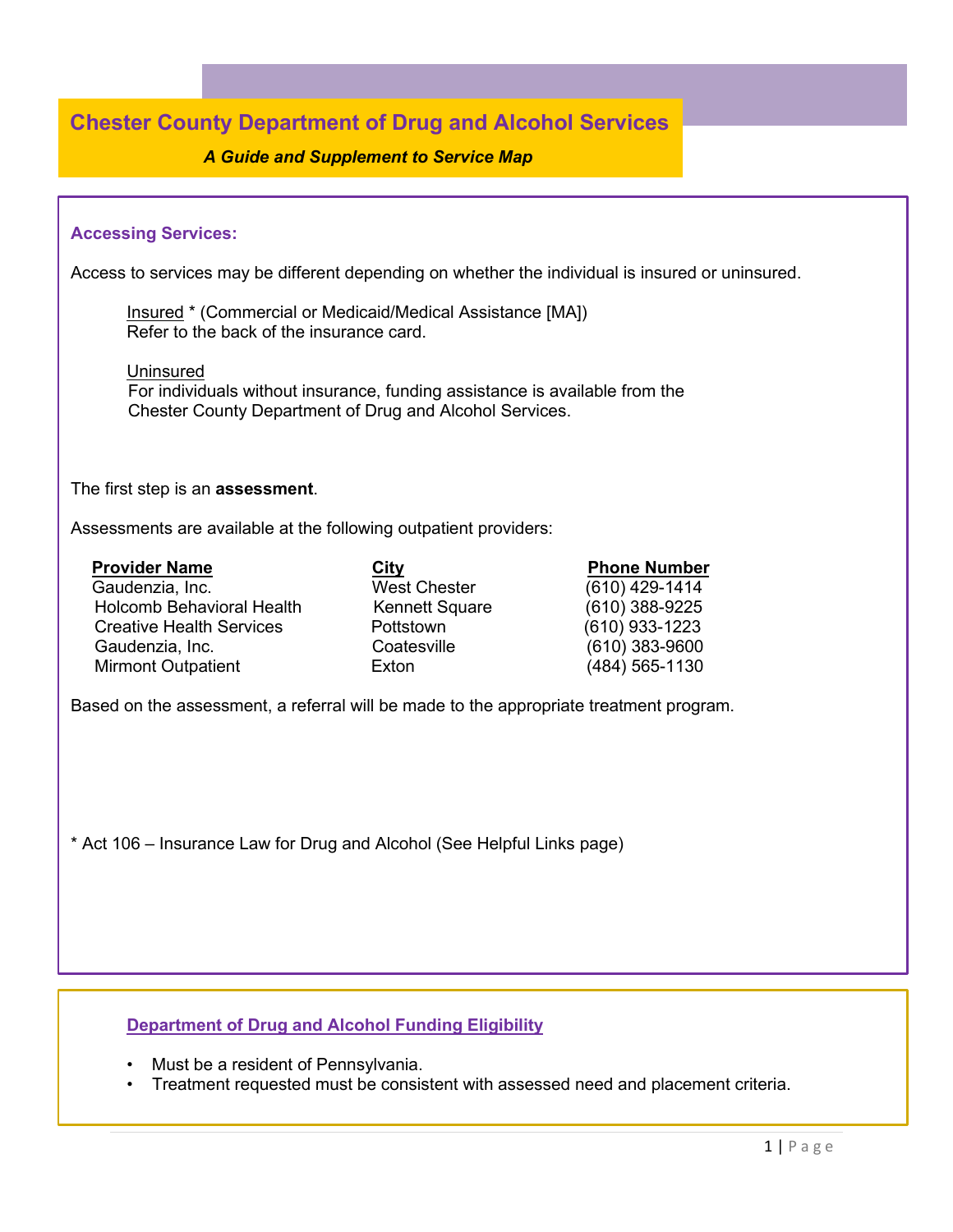## **Getting Started: An introduction to Substance Use Disorder Services**

If you or a loved one has ever wondered whether drinking or drug use is problematic, then the information presented here will be a good starting point to learn more about substance use issues and recovery. We understand you may be feeling worried, fearful and concerned about facing this illness. But please know that millions of individuals and family members have faced this same journey and have found recovery as this disease is more common than you realize – you are not alone!

Chester County Department of Drug and Alcohol Services along with its network of contracted, licensed substance abuse treatment providers offers many options and levels of care for both adults and adolescents. Many of these programs offer specialized therapies, such as medication assisted treatment, evidenced based practices and holistic care.

Chester County has extensive support services within its boundaries that include but are not limited to a strong recovery network with numerous 12 Step Meetings, SMART recovery, and faith-based support groups. All of these can offer assistance, guidance and encouragement. Hopefully the information provided will help you find what you are looking for, empower you to ask the right questions and engage in your own recovery process

## **Important to know:**

- ♦ Like many other health conditions, substance use disorder responds well to prompt treatment. Seeking professional help is not a sign of weakness, lack of will power. It is the healthy way to approach a situation.
- ♦ The benefits of "talk therapy" have been researched and are always part of the treatment process. The benefits of having someone you trust work through tough issues and seeking solutions is a path many choose when seeking a better life.
- $\blacklozenge$  Another important aspect of recovery is using the natural supports you already have in place family, friends, co-workers, neighbors etc. Don't forget those who you may have common interest with, like church groups, clubs, gym members etc. Studies show it is important to have many diverse and different types of relationships in your life. You may also be asked to check out other recovery groups like 12 Step Meetings, SMART recovery, or Celebrate Recovery to add to your support network. It is important to shop around to find the group you feel most comfortable with that will support you in this journey.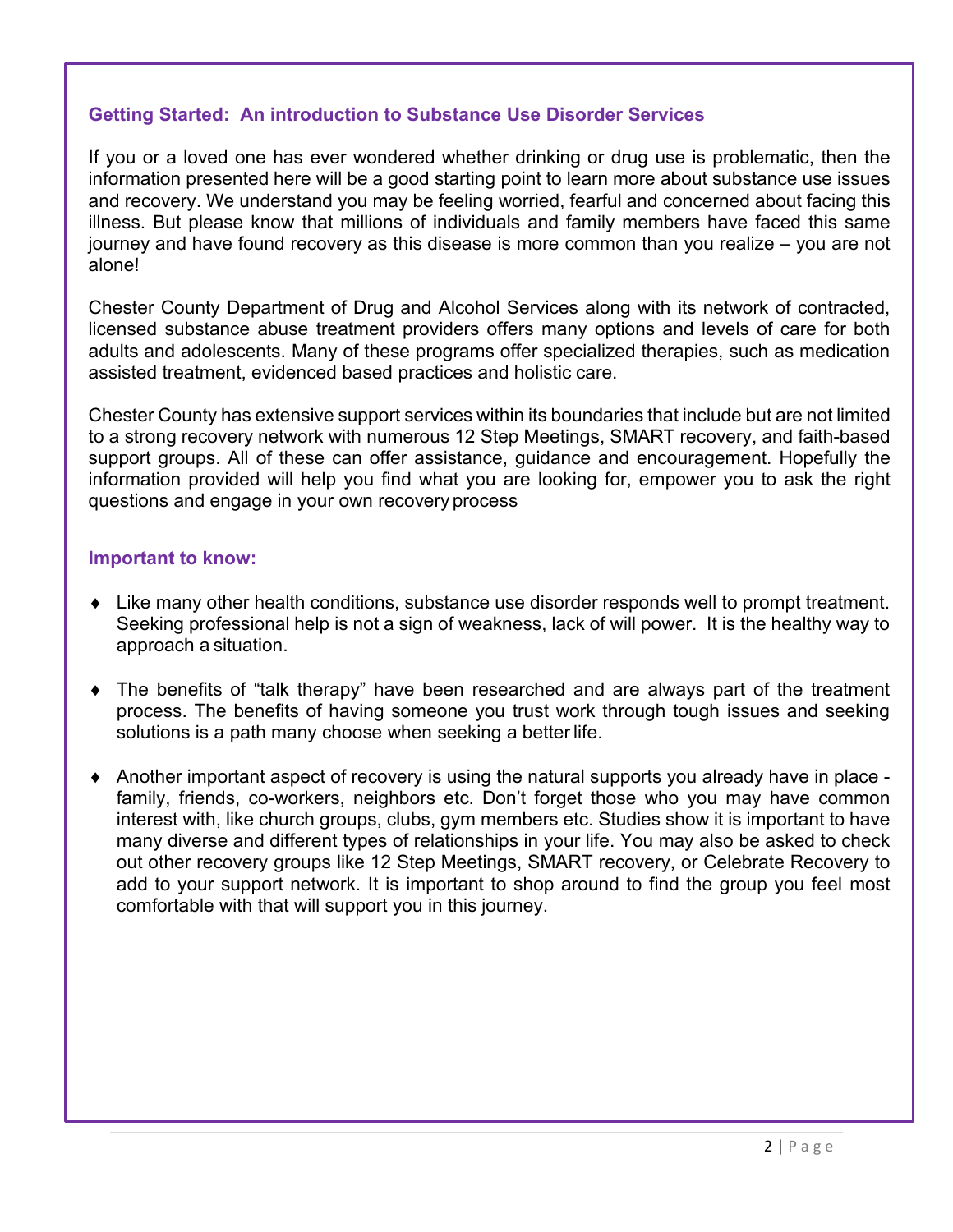**Twelve Step programs have been invaluable to millions of individuals who have sought out and achieved ongoing sobriety. This fellowship is readily available to all who need their help.**

A **twelve-step program** is a set of guiding principles outlining a course of action for recovery from addiction, compulsion or other behavioral problems. Originally proposed by [Alcoholics](http://en.wikipedia.org/wiki/Alcoholics_Anonymous)  [Anonymous](http://en.wikipedia.org/wiki/Alcoholics_Anonymous) (AA) as a method of recovery from alcoholism, the Twelve Steps were first published in the book *[Alcoholics Anonymous: The Story](http://en.wikipedia.org/wiki/The_Big_Book_(Alcoholics_Anonymous)) [of How More Than One Hundred](http://en.wikipedia.org/wiki/The_Big_Book_(Alcoholics_Anonymous))  [Men Have Recovered from Alcoholism](http://en.wikipedia.org/wiki/The_Big_Book_(Alcoholics_Anonymous))* in 1939. The method was then adapted and became the foundation of other [twelve-step](http://en.wikipedia.org/wiki/List_of_twelve-step_groups) [programs.](http://en.wikipedia.org/wiki/List_of_twelve-step_groups) As summarized by the [American Psychological](http://en.wikipedia.org/wiki/American_Psychological_Association)  [Association,](http://en.wikipedia.org/wiki/American_Psychological_Association) the process involves the following:

- admitting that one cannot control one's addiction or compulsion;
- recognizing a higher power that can give strength;
- examining past errors with the help of an experienced member;
- making amends for these errors;
- learning to live a new life with a new code of behavior;
- helping others who suffer from the same addictions or compulsions.

## **Do you or someone you know have a substance use disorder?**

Here are a few signs that might help determine if you/ or a friend/loved one has a problem with drugs and/or alcohol.

- $\checkmark$  Getting high on drugs or drunk on a regular basis
- $\checkmark$  Lying about things, or the amount of drugs or alcohol used
- $\checkmark$  Avoiding family/friends/work in order to get high or drunk
- $\checkmark$  Giving up activities such as sports, homework, or hanging out with friends who don't use drugs or drink
- $\checkmark$  Having to use more of the substance to get the same effects
- $\checkmark$  Constantly talking about using drugs or drinking
- $\checkmark$  Believing that in order to have fun they need to drink or use drugs
- $\checkmark$  Pressuring others to use drugs or drink
- $\checkmark$  Getting into trouble with the law
- $\checkmark$  Taking risks, including sexual risks, and driving under the influence of alcohol or drugs
- $\checkmark$  Feeling run-down, hopeless, depressed, or even suicidal
- $\checkmark$  Suspension from school/work for an alcohol or drug related incident
- $\checkmark$  Involvement in the legal system for an alcohol or drug related incident
- $\checkmark$  Missing work or poor performance because of drinking or drug use

If you answered yes to any of the items above, don't panic. You are not alone. Treatment is available and recovery can and does happen each and every day.

- It is estimated that 14 million American's suffer from substance use disorder.
- One in four children is exposed to alcohol abuse or dependence at home.
- Nearly half of all Americans report knowing someone with a substance abuse problem.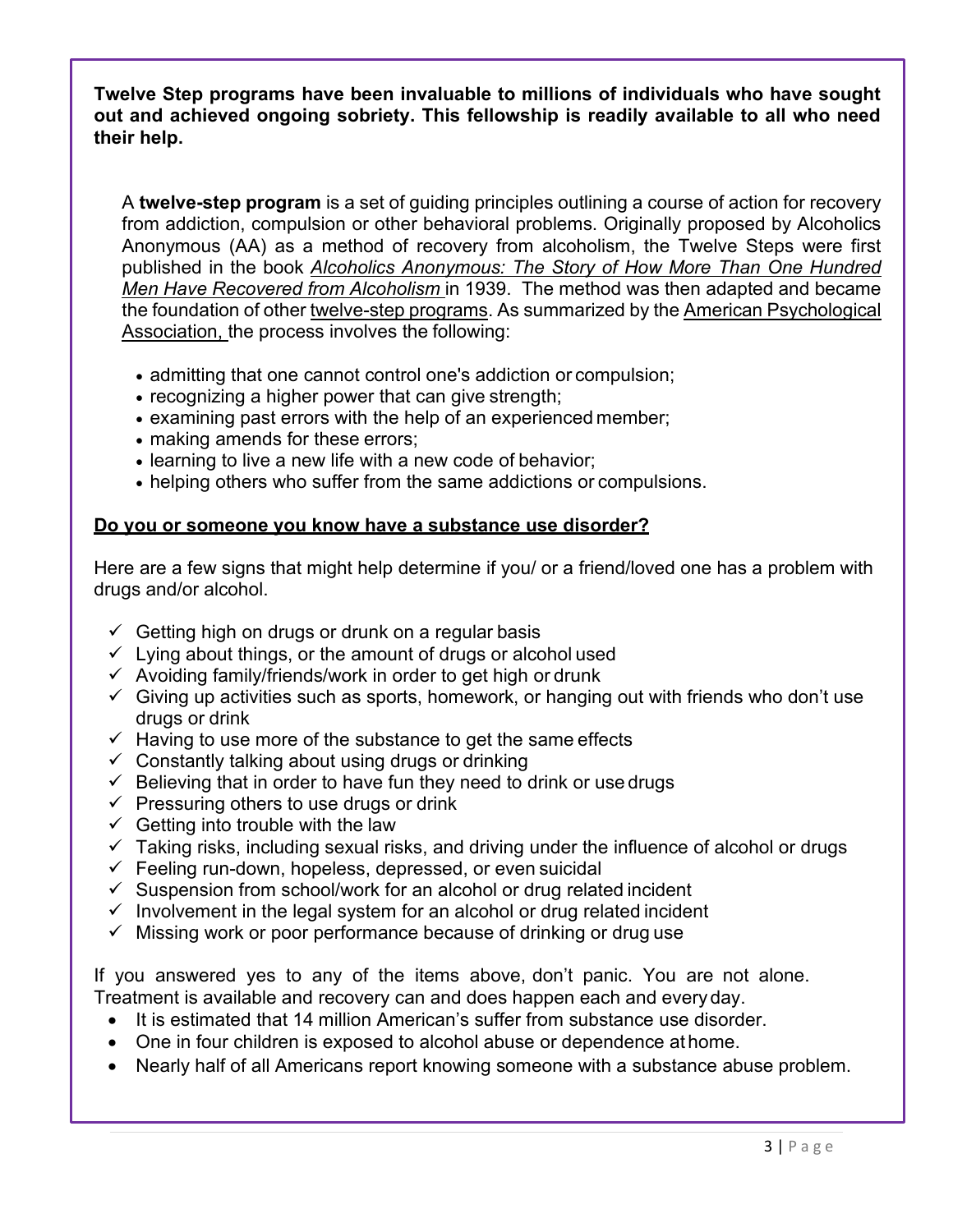

Check http://www.referweb.net/chesco/ for additional resources in Chester County.

Maps of other Chester County systems can be found at http://chesco.org/DocumentCenter/View/19237

**PLEASE NOTE:** This information could change. Updated versions are available at http://chesco.org/DocumentCenter/View/19239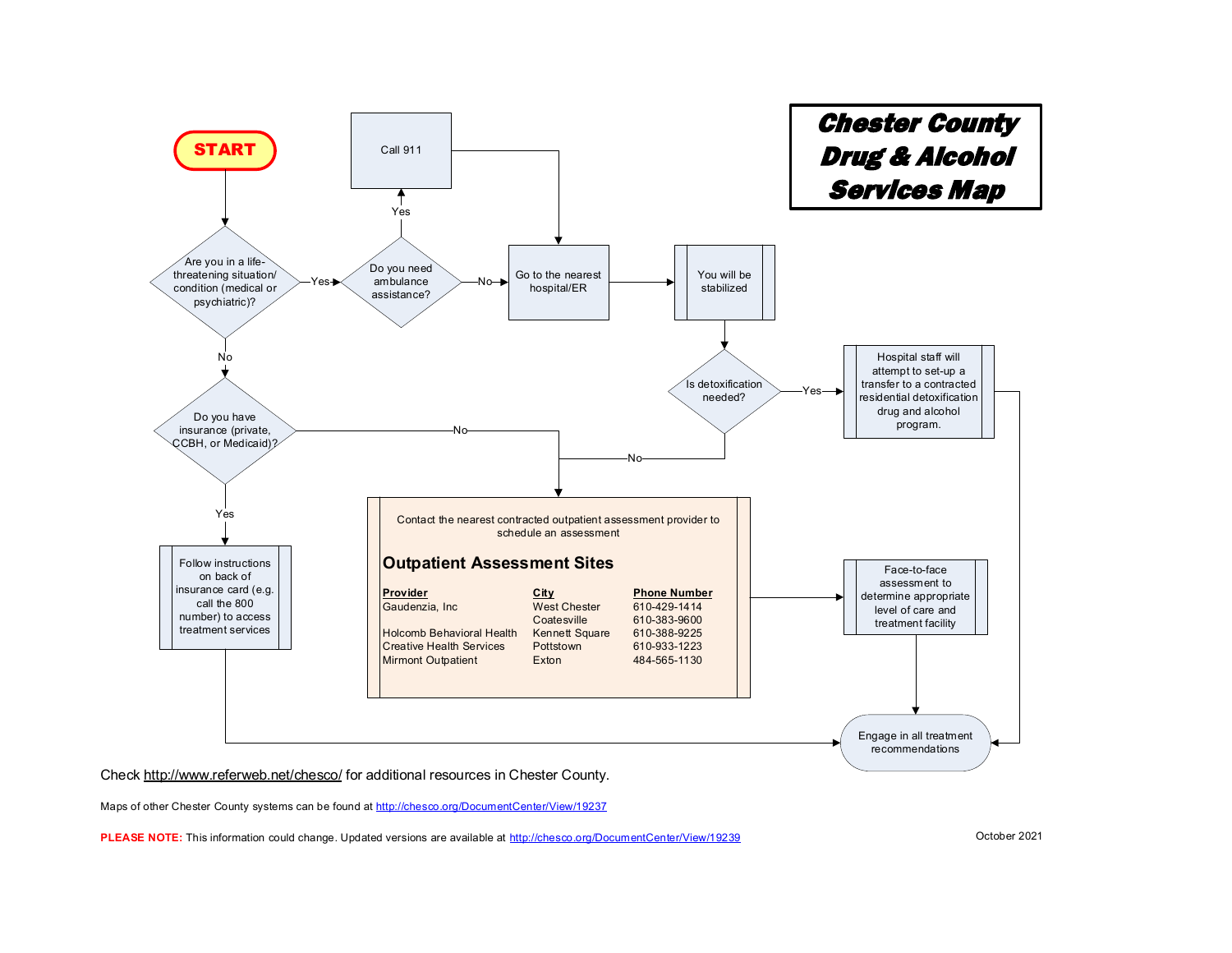

*Participation in 12 Step meetings, SMART recovery, Celebrate Recovery and/or other self-help programs is an integral part of the recovery process at all points in the continuum.*

4 <mark>g e</mark>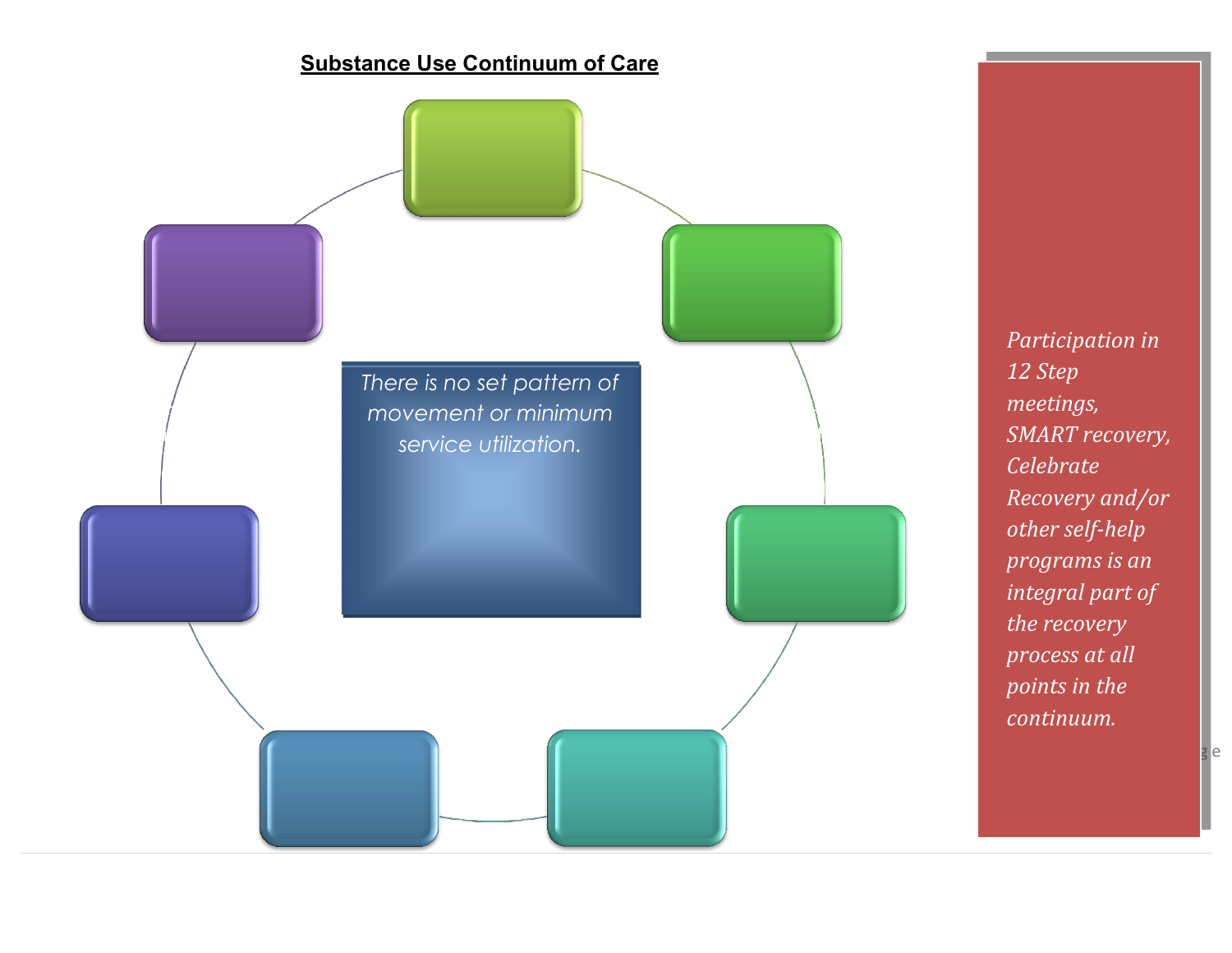## **Drug and Alcohol Levels of Care**

## **Outpatient**

Organized, non-residential treatment that includes group, individual and family counseling. This is appropriate for individuals who recognize a need for assistance and are willing and able to attend scheduled activities, able to maintain abstinence between sessions, and have a sufficiently supportive recovery environment. Less than 9 hours of services per week for adult and less than 6 hours per week of services for adolescents for recovery or motivational enhancement therapies and strategies.

## **Intensive Outpatient**

Organized, non-residential treatment that includes individual, group, and family counseling. This provides more structured psychotherapy and client stability through increased periods of staff intervention. Individuals in this level of care may acknowledge a problem but minimize its impact and have a limited understanding of the process of recovery. Services are in a planned regimen of regularly scheduled sessions at least 9, but less than 20, hours per week.

## **Partial Hospitalization**

Non-residential service that includes individual, group, and family counseling as well as ancillary life skills services. Individuals in this level of care have high levels of addiction symptoms and there is a high likelihood of use without close monitoring and structured support. Treatment services are provided for a minimum of 20 hours per week.

## **Halfway House**

A live-in, work out environment that provides substance abuse treatment as well as the assistance in economic/social adjustment and the integration of life and recovery skills into daily life. Emphasizes protective and supportive elements of family living, and encourages and provides opportunities for independent growth and responsible community living. Clients entering this environment must have already had another type of drug and alcohol treatment.

## **Withdrawal Management**

Detoxification is the process whereby a drug- or alcohol-intoxicated or dependent client is assisted through the period required to eliminate the presence of the intoxicating substance. This process also includes efforts to motivate and support the client to seek treatment after detox. Withdrawal management can occur in a medically managed or medically monitored setting depending on the existing medical needs of the individual.

## **Residential Services**

A service that includes 24-hour professionally directed evaluation, care, and treatment for addicted clients in acute distress. Clients' addiction symptomatology is demonstrated by moderate impairment of social, occupational, or school functioning. Rehabilitation is a key treatment goal. The length of stay in this level of care varies greatly and is based on multiple factors including, but not limited to, the individual's progress through treatment, their recovery environment and support, other co-occurring diagnoses.